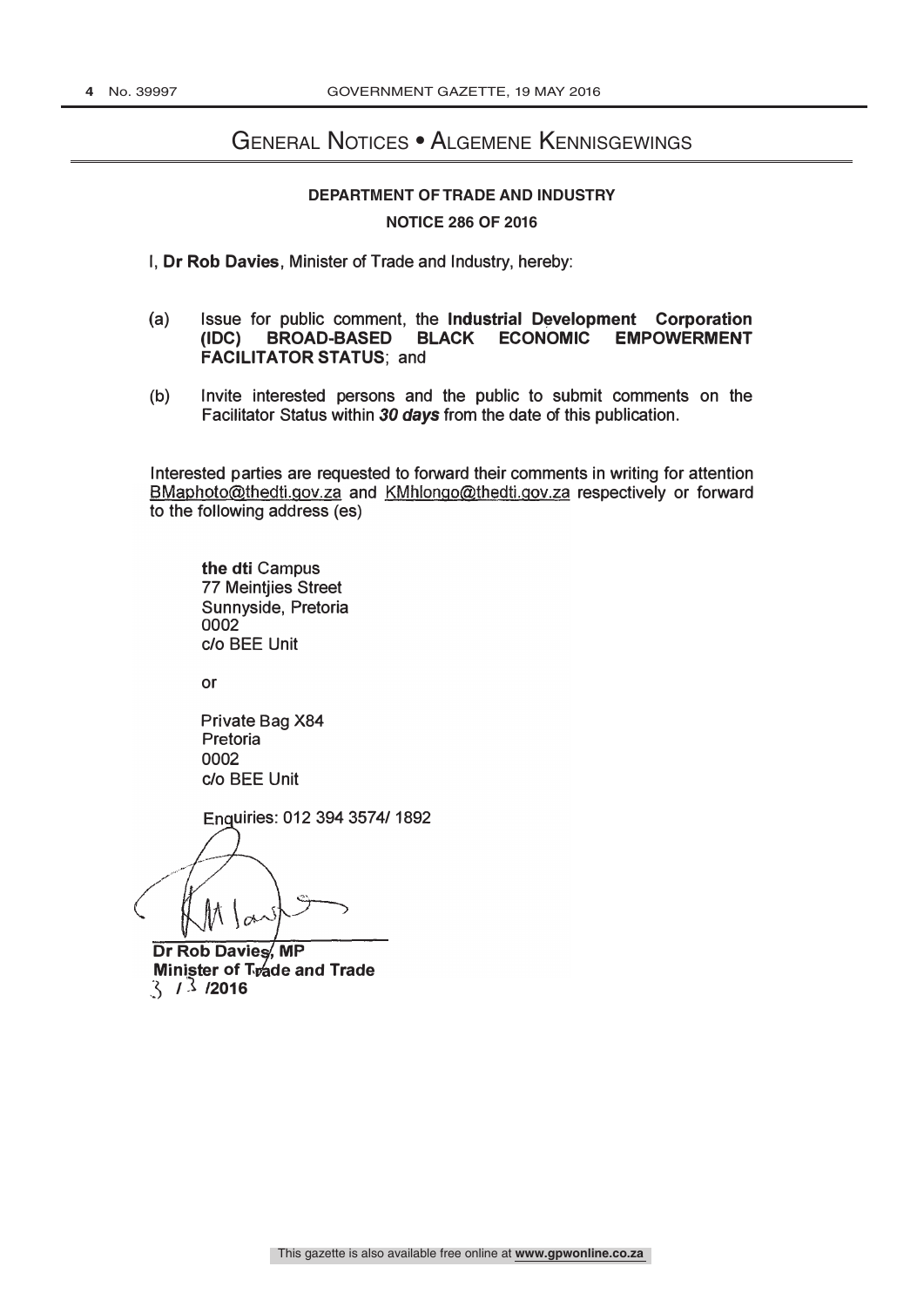# B-BBEE FACILITATOR STATUS

## INDUSTRIAL DEVELOPMENT CORPORATION

The 8-88EE Codes of Good Practice as amended ("the codes") states that the Minister of Trade and Industry may designate certain Organs of State or public entities to be 8-88EE Facilitators The facilitators' status was introduced for certain types of public entities in particular the Development Finance Institutions (DFis) to facilitate B-BBEE ownership. The aim is for them to use the status to be able to raise capital or to accumulate resources that can be used for the empowerment of black people. Therefore .when a designated organ of state or public entity own shares in a private or listed company the shares will be treated as follows:

- 1 00% by black people
- 40% by black women
- 20% by Black designated groups.

### Profile of IDC

IDC is a national development finance institution set up to promote economic growth and industrial development. IDC is 100% owned by the South African Government under the supervision of the Economic Development Department.

By focussing on having a transformational impact on communities, IDC aims to broaden ownership of the economy and ensure the benefits of growth reach a wider range of participants. IDC outcomes related to promoting entrepreneurship and building black entrepreneurs aim at greater and active involvement of black people to play a more active role in determining the shape of industry in South Africa.

IDC has several instruments available to promote black economic empowerment. Internally it should ensure that it excels in all elements of broad-based empowerment as envisaged in the Codes of Good Practice. A much more powerful instrument however is its ability to influence B-88EE through the funding that it provides.

### IDC's role in Broad-Based Black Economic Empowerment

IDC's role in 8-B8EE is guided by its objective of leading industrial capacity development. This objective means that IDC should always first consider growth and development of the economy and the resultant impact on job creation. However, while pursuing this growth, IDC should continuously aim to ensure that black people participate meaningfully in the economy. This participation is not only intended to help create a more equitable society through wider distribution of the economic benefits, but also seeks to empower black entrepreneurs to participate in building the industries required to grow the economy.

The outcomes of which should be job creation, promoting entrepreneurial development, having transformational impact on communities and growing black industrialists directly address black economic empowerment.